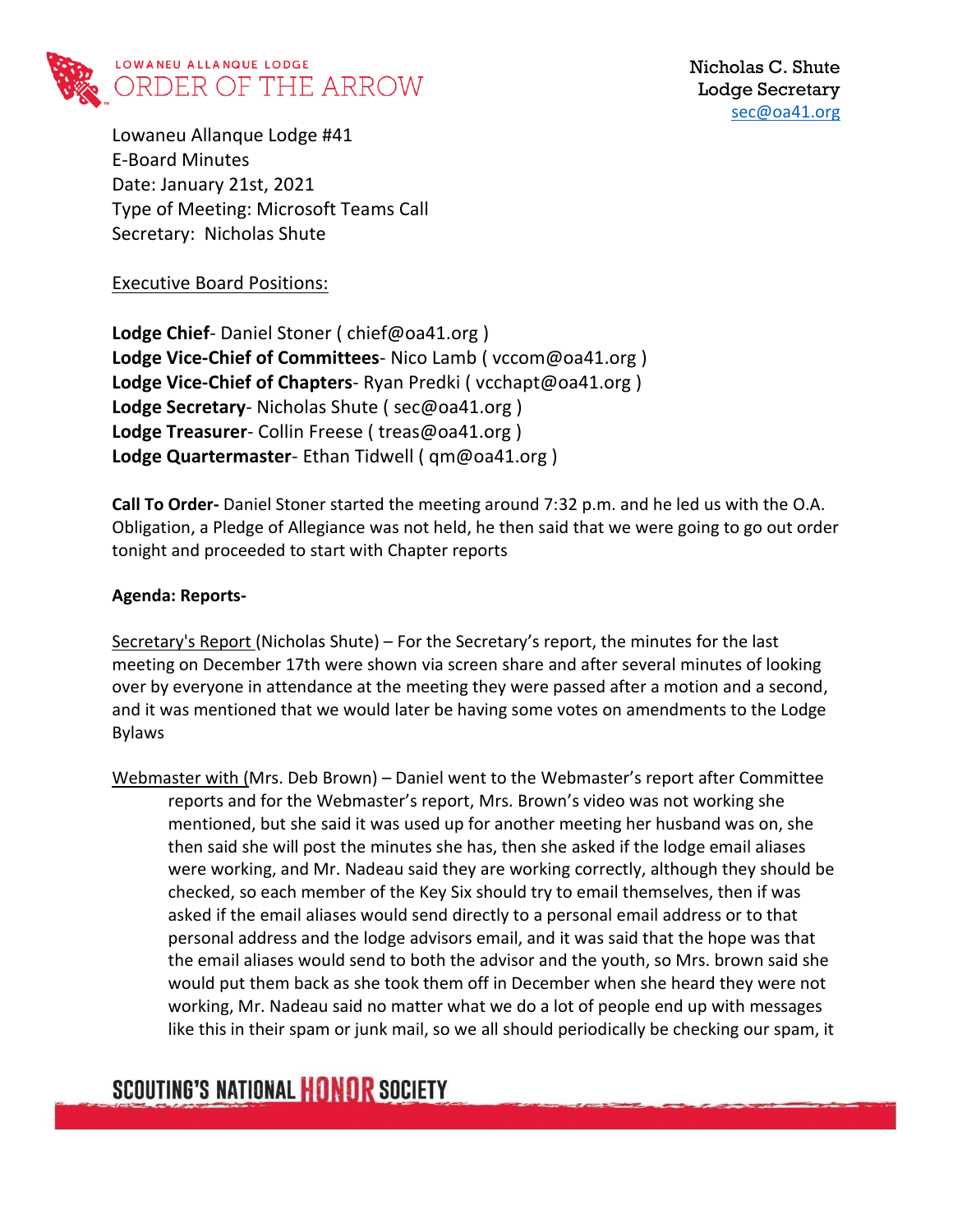

### Nicholas C. Shute Lodge Secretary [sec@oa41.org](mailto:sec@oa41.org)

was then said that we could post a "how-to" communications page on the website, Mrs. Brown said to send her anything important you want added to the website, then she

 said for communications we can put how to fix email issues, how to contact lodge members, and maybe even some contacts, and she said that the current lodge forms on the website are generic and not up to date, so she needs to update the forms for 2021 and she will probably send those to either the Key Three or Key Six to look over, then she said we are missing a few forms as well, so then it was mentioned that the Communications Committee has a few things to do including writing up something for Mrs. Brown to put on the website regarding how to make junk mail "unjunked" as it was said and make sure that people know how to change a email to non-jun, then Gavin said he is up to the task, but they should have asked him on Discord as that is his calling card, then it was said that we are unsure what we can do for some people as if they are not here tonight they would not know if they did not get a email as they did not hear this conversation, they then said that we could also use Slack and Discord to talk about this as well and Mrs. Brown said Discord was good as she uses it for all her gaming, then it was said we can put it on the Facebook website, and that it does not need to be as long as *War and Peace*, it could just be one or two sentences, and Gavin then said he would reach out to the Chapter Chiefs and tell them what to put in their Discord or Slack accounts, and then Mrs. Brown said that you should talk to her if you want to update the website and send the missing information over to her if you have it, then someone brought up the conversation of Lodge due notices and postcards which was said to be a ongoing conversation between Gavin and Collin, Gavin then said he has a postcard design, and he said he will bring it up at the next Executive Board meeting and get approval from the Treasurer first as we need to get those out, so he will get those to Collin and he can get them out for free printing hopefully although we will have to pay for mailing which Collin will talk more about at a later time, then it was finally said that the standard postcard size would be 4"x6" long and wide when they are sent out

Treasurer's Report (Colin Freese) – For the Treasurer's report, Sean put up the treasurer's report, and we were shown a sheet with a lot of different information and costs on it which were mostly account balances, although it was mentioned that the key ones are the dues and events and the fact that the end total was \$142,596.33

Quartermaster's Report (Ethan Tidwell) – For the Quartermaster's report Daniel went to the Quartermaster's report after Chapter reports and said it was "Chaos Day", at this time Ethan was in the meeting, but we could not hear him, so Daniel moved to Treasurer's report instead, then when the Treasurer's report was over Ethan started his report and said he had trouble with Microsoft Teams before, but he could do his report now, as for his report he said they still have the limited edition patches, so if you want those go to the websites and follow the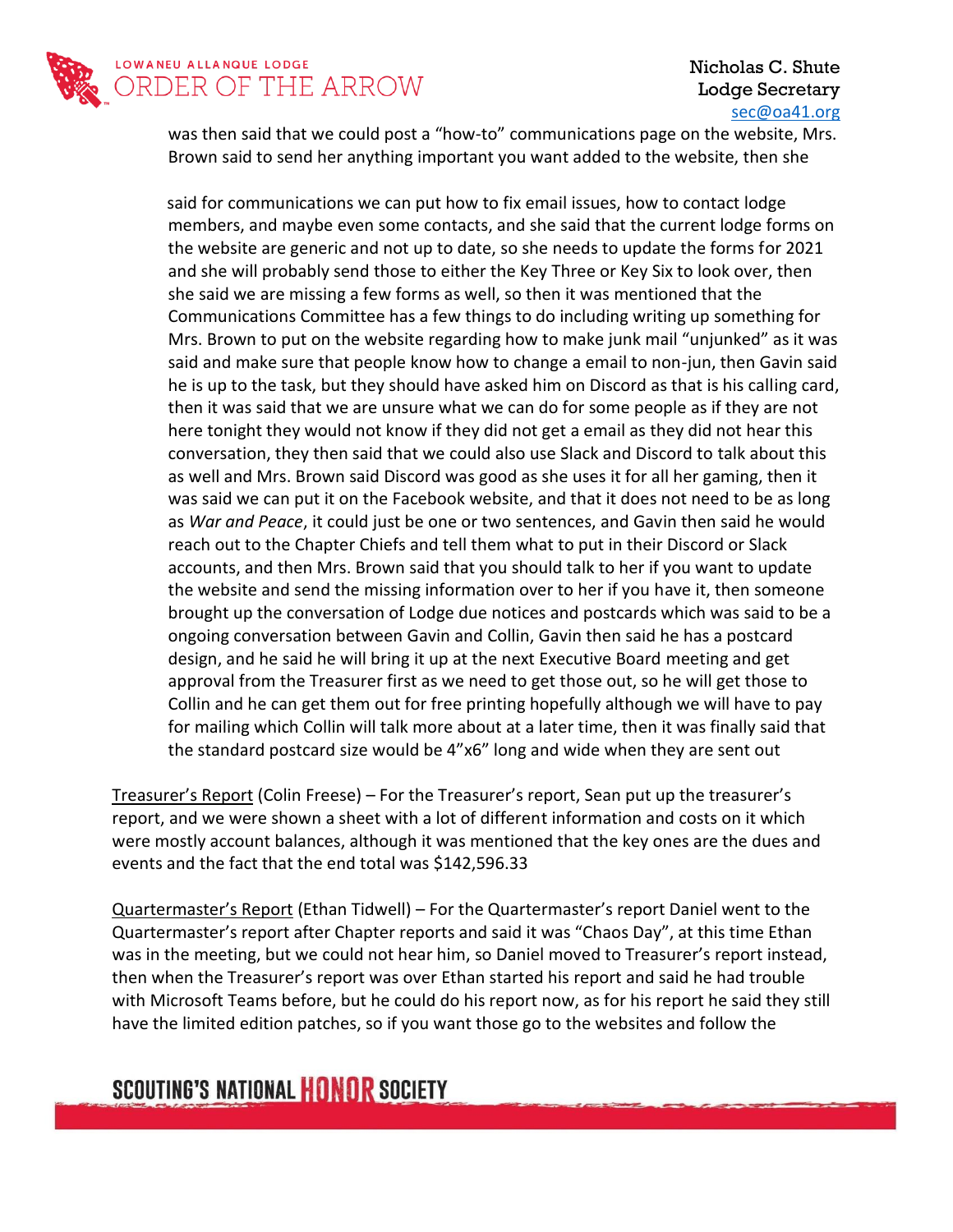

instructions, then it was asked if we have a plan for distributing the patch sets, and Mr. Bruns said they will do something, but are unsure of what at this point, although he was thinking of mailing them out he is unsure, we should send him an email if we have an interest in getting a patch set which is explained

on the website, they also have ready the regular patch set for people who pay annual dues, and they have Winter Banquet Patches to get out, all along with the 25th anniversary patches

**Chapter Reports** (Ryan Predki)—Ryan went right into Chapter reports first thing

Chippewa - The Report for the Chippewa Chapter is Ryan Dodd said that they held two successful elections on January 19th, 2021, and they had another successful meeting on January 7th, 2021 and they had a Chapter cook-off and there were some good meals, also they have around twenty elections scheduled with more to come, then he said they are looking for a Chapter Quartermaster position to be filled as they need to manage the large amount of ceremonial gear they have, and finally he said that February 20th, 2021 is their Chapter Training Academy event which will be virtual from 9:00 a.m. to 12:00 p.m.

Ottawa - The report for the Ottawa Chapter is at the time they came to him, Vinny Hlavacek was not there, so they moved onto Potowatomi, and when Potowatomi finished and there was still no Vinny, Ryan Predki covered for them saying that they held a meeting in the first Wednesday of the month which was January 6th virtually, they went over general business, future events and E-Board Meeting dates, they went over elections promotions and information, and they discussed the ACT conference and a lot of other stuff, and they always meet the first wednesday of every month so they should be meeting on February 3rd, 2021 next

Potawatomi - The report for the Potawatomi Chapter is Austin Mathison was not yet there when they got to them, but Lucas Wilson was, so he said that they had a elections trainings meeting and they went over what people should be doing in a virtual setting, although Lucas was unsure of how many people were there, but they had a elections training for their meeting

**Committee Reports** (Nico Lamb)– Daniel went to Committee Reports after the Quartermaster report, but Nico was not on yet, so they went to the Secretary report instead, and then he went back to the Committee Reports, Nico could not be heard at first, but fixed it and told Committee Chairman to check their emails as he sent on out this afternoon about Spring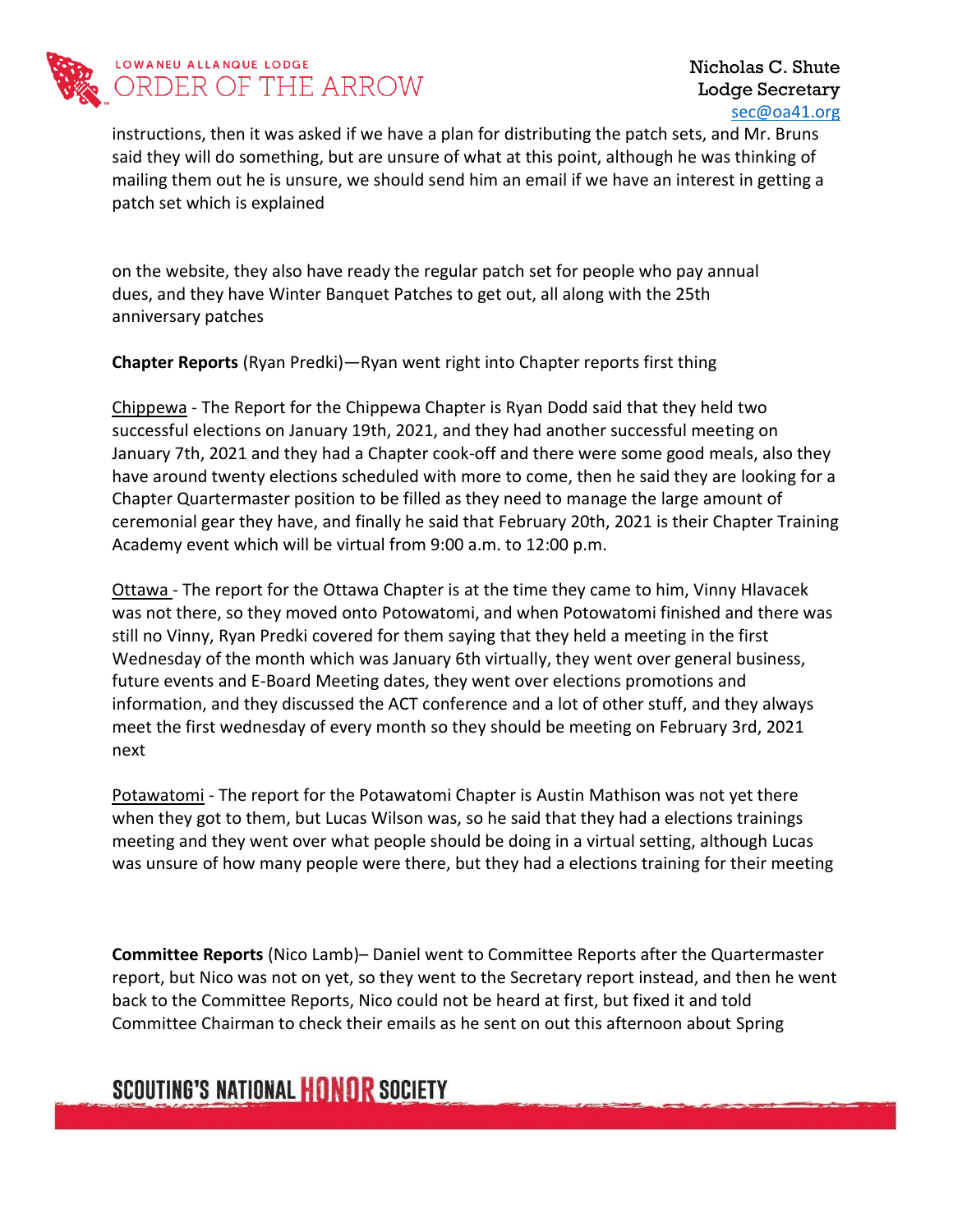

Fellowship and he said it was important, then he said that about half of the people he sent it to have looked, so please respond, and then he said if you did not receive it then tell him to resend it or send it to a different email address

American Indian Activties/Affairs - The report for A.I.A. is Matt Bazan was not her tonight, but Nico was able to say that at this time American Indian Affairs does not currently have anything to report at this time

Activities - The report for the Activities committee is Nico said that they currently have begun to begin planning for Spring Fellowship, but other than that at this time Nico has nothing to report

Brotherhood - The report for the Brotherhood committee is Jacob Wilson said that he had nothing to report, but Mr. Stoner asked Jacob when the next Brotherhood Bash was going to be, and Jacob said he is currently looking at April right now, but he has not found a very good weekend for it, and he then said he would like it to be at Camp Big Timber, so he was told to ask Mr. Nadeau about availability at Camp Big Timber (CBT) in April, and he said he would send Mr. Nadeau an email about that

Communications - The report for the Communications committee is Gavin Smith was Gavin said that right now they are in the process of mailing dues postcards for the year, but they are mostly waiting on approvals, he also said he is starting to work on the Lodge social media accounts and that we should send a email to him if we want to help or talk to him about anything regarding communications, and he said that people should make sure that emails are not going to their spam as some people have told Mr. Nadeau that their emails are going to their spams, so we should all be sending emails out in a way that they do not go to people's spams, Mrs. Brown said she was going to say the same thing, Nico was then questioned about the email for Spring fellowship he sent out and he said that he only sent that out to Committee Chairman, so many people should not have received that email, Daniel then joked that he is not a Committee Chairman, but he got one, but Nico snappily said that he is the Lodge Chief, then Daniel asked if that was attitude from Nico

Elangomats - The report for the Elangomat committee is Lucas Wilson said that he is looking for Elangomats for Spring Fellowship, then he said that training at Winter Banquet went well, so thanks to those that came, also he said please text him and do not call him if you want to be an Elangomat, finally he said he will be preparing a training for Elangomats going to Spring Fellowship

Grounds - The report for the Grounds committee is Eric Moskal was not at tonight's meeting, but he told Nico to say for him that he currently has nothing to report at this time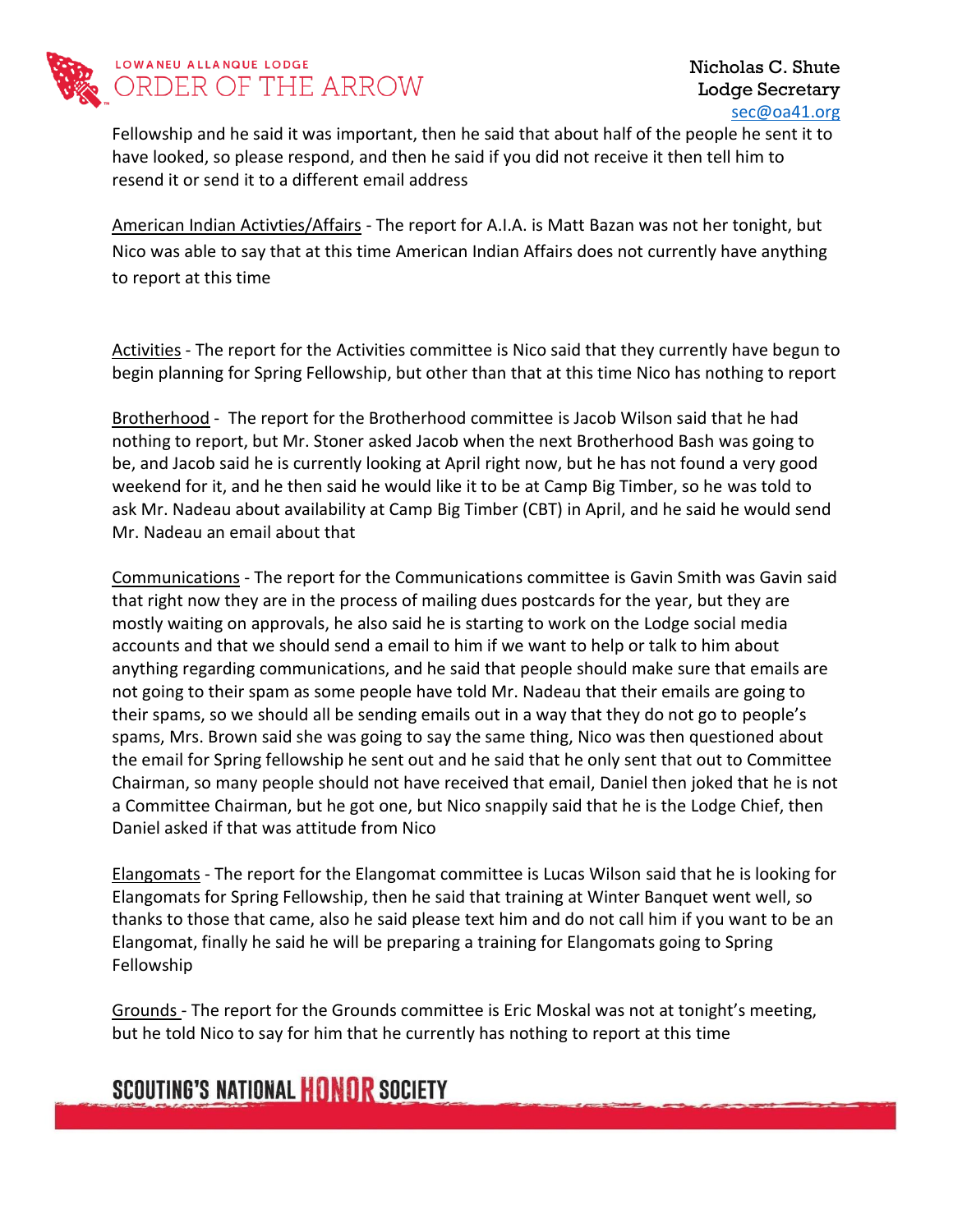

Inductions - The report for the Inductions committee is Austin said that he was sorry for not being here earlier, but he said the Inductions cycle has started as two elections have happened, then he said that units that have not yet told us if they need an election need to do that soon, he said that that they held a training for elections at their Chapter meeting, then he said they are improving the website for the elections system, and that recently Jordan posted a guide to complete an election with all the pandemic information, so if you have access to the portals, check that out before you start a

election, then the status on DocHub was questioned and it was said that it has been distributed, and that COVID-19 changes have changed the eligibility requirements this year in some ways so you should look at the updates, then Austin asked if we got the Zoom licenses and the answer was no, not yet, and Ryan Predki said he sent out a few emails asking about it, but they are still looking for them, and it was asked that as we have had some elections what have we been using, and it was said they used the troops platforms, but if they need Zoom licenses tell Mr. Nadeau, then Ryan Dodd said that some units are not meeting virtually so we will need Zoom licenses, and that his Chapter does Zoom meeting for their Chapter meetings, so he would appreciate one account per Chapter as it is more accessible than Microsoft Teams, but it was said we could continue the Zoom discussion later

Service - The report for the Service committee is Eddie Ouimet was here for the first time in a while, but he said that at this current time he has nothing to report

Vigil - The report for the Vigil committee is neither of the chairman were here again, but Mr. Nadeau said that there is no new business, but vigil certificates for people who got Vigil last Fall are still in the process from National, but we are just waiting for them to send them to us

#### **New Business-**

**Elections-** they said that the elections training is this weekend which is not much of a notice, but in two days Ryan Predki, Austin Mathison, and Jordan Landtiser will be teaching, so come to hear the power three in the Lodge speak, then come to training and learn about elections, as for Chapters elections, Chippewa has twenty-six documented elections, ten of which are opting out as they do not have anyone to elect, Ottawa has ten elections so far with two units not having an election, and Potawatomi has one unit with a election, and as of right now we have two candidates for the 2021 season, and there is a training on January 23rd and then a one hour video will be sent out to tell what to do, then it was asked if we had a link yet for the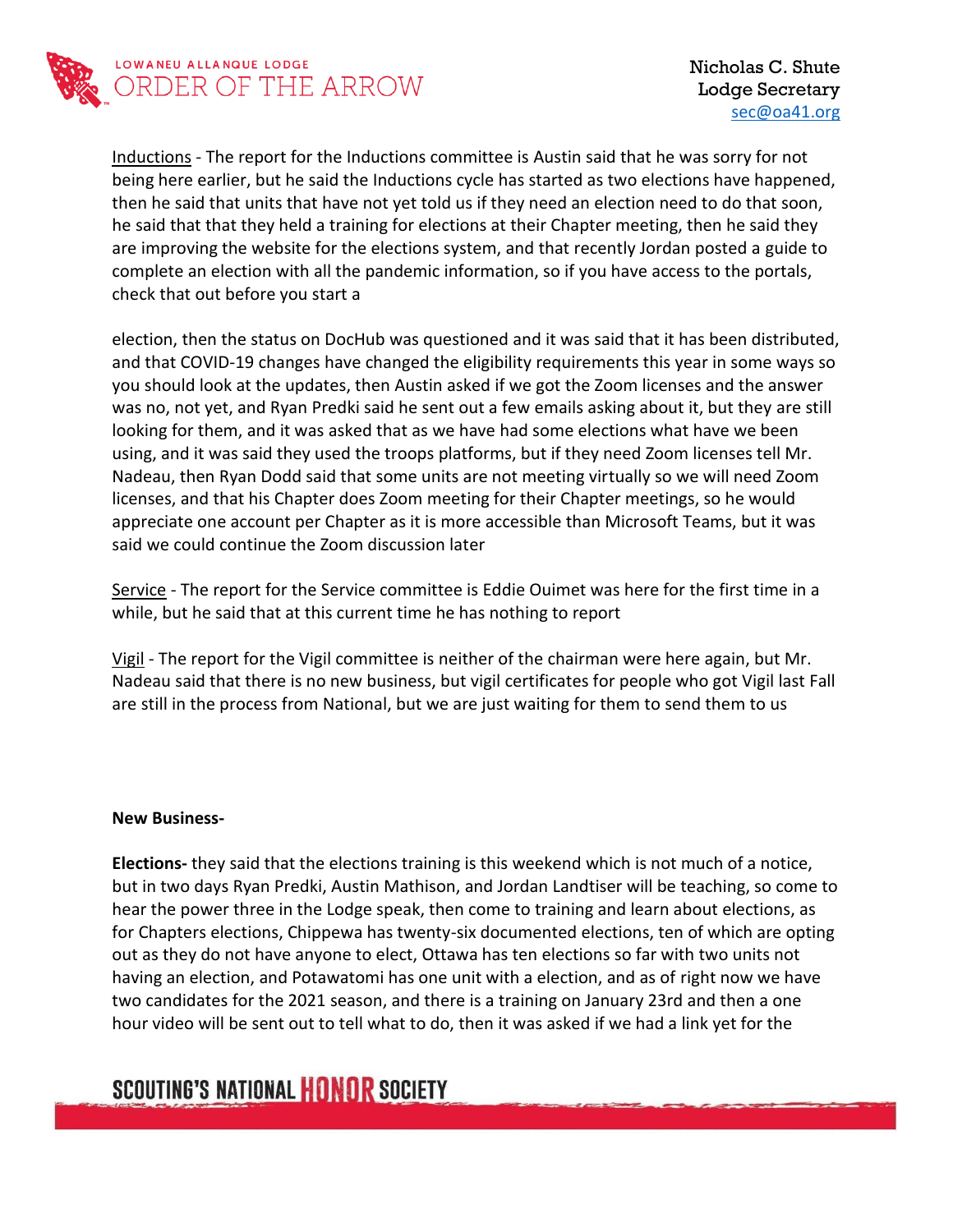

### LOWANEU ALLANQUE LODGE ORDER OF THE ARROW

### Nicholas C. Shute Lodge Secretary [sec@oa41.org](mailto:sec@oa41.org)

elections training, and it was said yes it is with a bunch of Google Forms, and is on Facebook, the Chippewa Discord in announcements, and will be on the Ottawa Slack in a few minutes, so if you are going to the training sign up on the google form as this year they want everyone to be trained due to the new virtualized format, also unless another Chapter wants to hold a training or teaching day or meeting, this will probably be the last training we will have so make sure that you are there, also National has changed some requirements if you did not know so Jordan will be sending out some things about that

**Winter Council of Chiefs (W.C.O.C.)-**There was not a lot of time to discuss Winter Council of Chiefs because Daniel wanted to move onto the Lodge Bylaws change as it was thought to take the most time, so they just said that it is this weekend, so you should sign up for it

**Bylaws Amendment Change Vote-**So there are three changes that have been brought up, one is public access, a second is number of votes, and a third is a Budget thing, so the first proposal is to put the Lodge Bylaws in a place with public access so everyone knows and has access to view them, the second one is a proposed budget for the Chapters where if we make no budget the Chapters get 2% of what we make at the end of the year, then 23% goes to each and the little bit left over at the end would be in case the Chapters need more money, then the third is changing the number of voting from ten to twenty for officer elections as we would like to increase that number for general officer elections, as we get more votes for each Chapter after the merger instead of just ten votes, so now we will go back to public access **Public Access-** so the first one makes sense and Mr. Stoner wishes they were already on the website and we would not have to come to this, although when he looked at other Lodges websites he quickly found other Bylaws on their websites, then Mrs, Brown said when the Bylaws proposal was made posted it to the website, but she unfortunately never had the Bylaws so she could never post them, Gavin then said he concurs that it is important that we know what they are, then Gavin said that he was not allowed to use Discord for anything he would be very sad, so it is important people know the rules, and whatever we vote on will be updated so that is good, then Ryan Dodd said that he would like to motion to pass and it was was said we need 51% of us to agree to pass the change, so it may be just easier to ask if anyone is opposed, or we could throw together a very fast Google Form, then Mr. Nadeau said that there is a way to lower the hands of members on the meeting, so all youth were asked to raise their hands and there was problems with getting all youth to have their hands up as it seemed some people were not listening, then it was decided in the end that there was about twenty-six youth at the meeting, so we need at least thirteen votes in order to pass any changes, then Nicholas Shute asked why youth are the only ones voting if the Bylaws do not specify that only youth can vote meaning adults could vote as well, and Mr. Stoner said he thought about this already and interpreted its original meaning was to only say youth, although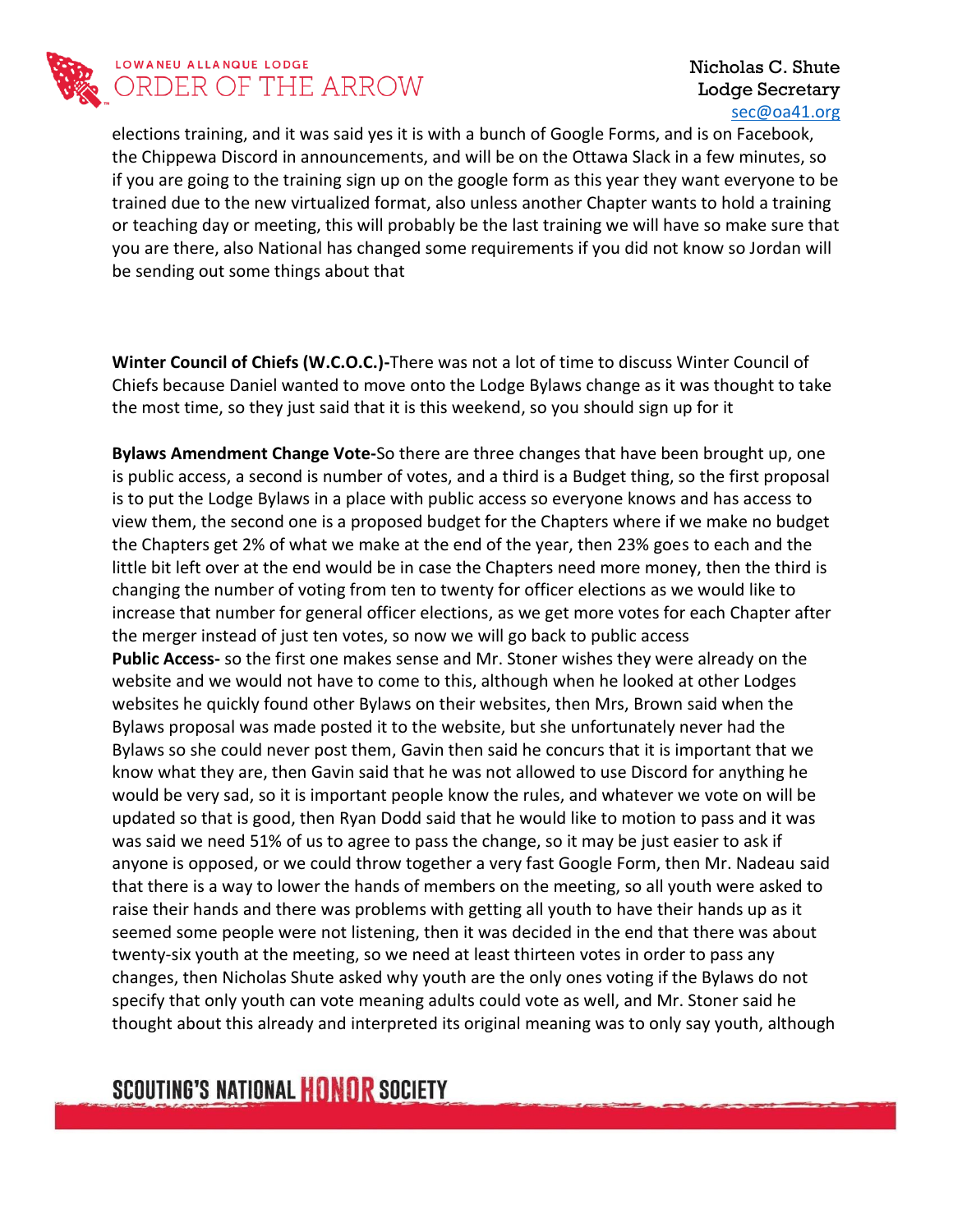

### LOWANEU ALLANQUE LODGE ORDER OF THE ARROW

### Nicholas C. Shute Lodge Secretary [sec@oa41.org](mailto:sec@oa41.org)

it realistically should only be youth members who have paid their dues, then some said that Ryan Predki better have paid his dues and he said he paid for annual dues for himself and for Mr. Predki, and Ryan Dodd said he has paid his as well, and then there was a vote and it was approved with a vote that was cut off at sixteen, therefore the Public Access change will be made

**Chapter Finances-** so the second vote is on a budget change which says that if we do not have a budget then this will go into effect, the question is are we going to make a budget as in the Bylaws it says we will have a budget, so we should make one, and it was said that we should have one so that people know we are not stealing the money, then Mr. Stoner said that he thinks that this gives justification for our dues and where all

our money is going, and that it feels like we are putting something in our budget to justify not making a budget, then he also asked where that 2% was coming from as he was wondering if the Chapters are getting 2% of everything the Lodge makes, or if it is 2% of the money we make on dues and if it is only from the dues the Chapter made or the whole Lodge, then it was said that when Ryan thought it up, the 2% would come out of all of it, although it would not be needed if we had a budget, but we do not currently have a budget, so in what way can we enforce the Bylaws as it is rather hard to enforce them and if they are not enforced then there should be some way to fall back, then someone mentioned that this would eliminate a Chapter budget and that there have been questions as to why a Chapter cannot have a budget, then it was said that a rough estimate of the 2% is only a couple thousand dollars which using that as a base is not a huge amount of money, then it was said that the Bylaws say a Chapter can request funds, but a budget for the Chapters would help, then Daniel said that when he was Chapter Chief the Legacy Chapter of Fox Fire he understood that a budget was not made as they only had three people, but he thinks that their should just be more specification on if the money is set aside how can it be used as it sounds like we are giving up a couple thousand dollars to use for a free range of things, then Nico said a budget would be good for the Chapters to allow for them to have fun activities and maybe they could use the money to benefit others, but he does agree with Daniel that there are not enough specifics, therefore there are a lot of questions coming up about things that are not in the Bylaws or in the change, so the amendment needs to be more specific in certain areas, then Mr. Vitous asked if there was anything that should limit lodge spending at any level and the answer was no, but it could not just be a free for all spending situation, then as a joke for a final comment some said that they would like to allocate 50% of Lodge funds to a Pirate Ship which Ryan Predki said he would bring up at the next Key Six meeting, then it was asked if we want to vote on this, or if we want to vote on changing it so it is worded and ready to go when we vote and then take another vote to get it passed later, then it was decided we would be voting for it to decide if we wanted or did not want to do it to the Bylaws, after about half a minute not one single youth Scout had voted for it, so we said we would look back at it, and hope to see some editions and we should give recommendations to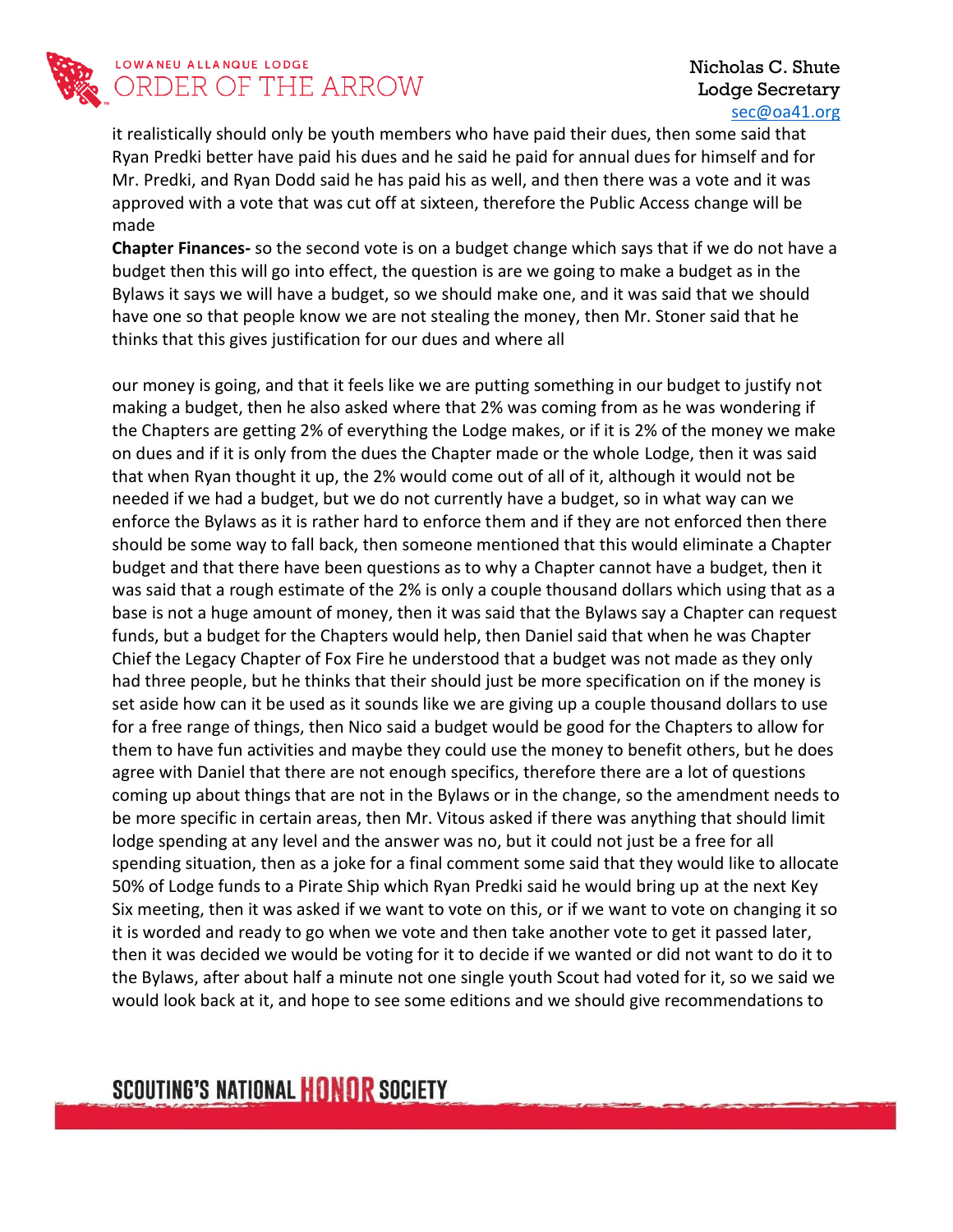

#### Nicholas C. Shute Lodge Secretary [sec@oa41.org](mailto:sec@oa41.org)

Collin our Treasurer as to exactly what it would say, therefore the Chapter Finacnes Change will not make it into the Bylaws at this time

**Number of Votes-**the third proposed addition is to change the officer elections vote number per Chapter to twenty, it was then said that the revision also mentioned one vote per youth member and Gavin said that he would like to change this as member attendance would be heavily stacked against Potawatomi and Ottawa and we may have a situation where a Chapter is unfairly treated, therefore Gavin said we should revise the change to where every state has the same amount of votes just like the Senate giving twenty votes to every Chapter despite their attendance at the event, then Ryan Predki said that at the last Fall Fellowship Chippewa had a lot more than twenty members, Potawatomi had nine members and votes half of which were Ordeal members, and he said that should not be how it is as one Chapter just because it is

massive does not mean it should have more votes than a Chapter with less people, and he said it would not be right to weigh it by Chapter like that, then Austin said that usually Chapter Chief or Chapter Vice Chief are at these elections and they could be the ones to lead the Chapter in its allocation of the votes, and he said that Potawatomi has the biggest landmass and only a few people stayed for the election as many went home due to the rain and some were setting up ceremonies, so Austin asked if we could do it so that people present at the event get to choose, so it would still be weighted by Chapter, but not as weighted if ten people went to Fall Fellowship, then Ryan said that he is in agreement that twenty members may be hard to get, and one to one voting would not work either as Chippewa will have a ton of people to vote, then it was said that usually people in attendance are brand new, so it may be hard for Chapters to reach members, so what Ryan suspects is that a more complicated method of voting may be needed to be brought up to find the solution to our problems, then Nico said that with voting it has always been that if you show up to the event you get a vote up to the number of votes determined by the Bylaws, so trying to use recent attendance is not good as we have not had COVID-19 until the last year which has changed the attendance by a lot, sand we are trying to look for the future and the improvement of the Bylaws for all time, but increasing the votes to twenty does give the smaller Chapters more incentive to bring more people as when we went fully virtual we lost a lot of people, Nico went on to say that he used to have fifteen people at troop meetings and now that is cut in half, so we should try not to over complicate it and should just leave it if you do not show up to vote then they don't count your vote like in a United States election, Nico gets the balance difference in members forum the Chapters and you can set an equal playing field, but that is not how everything is planned, then it was said that that is a great thought, but it raises questions of how we are not getting members to go, it was then said we need to work on communications as sometimes that is what it comes down to, then it was said that for Chippewa the current law change is a little unfair, and we just need to rework out how the votes can be used, then it was said that if you go back to the way the Section votes officers, each Lodge has ten votes and if Lodge has less than ten people then there are less than ten votes given, and based on being at events and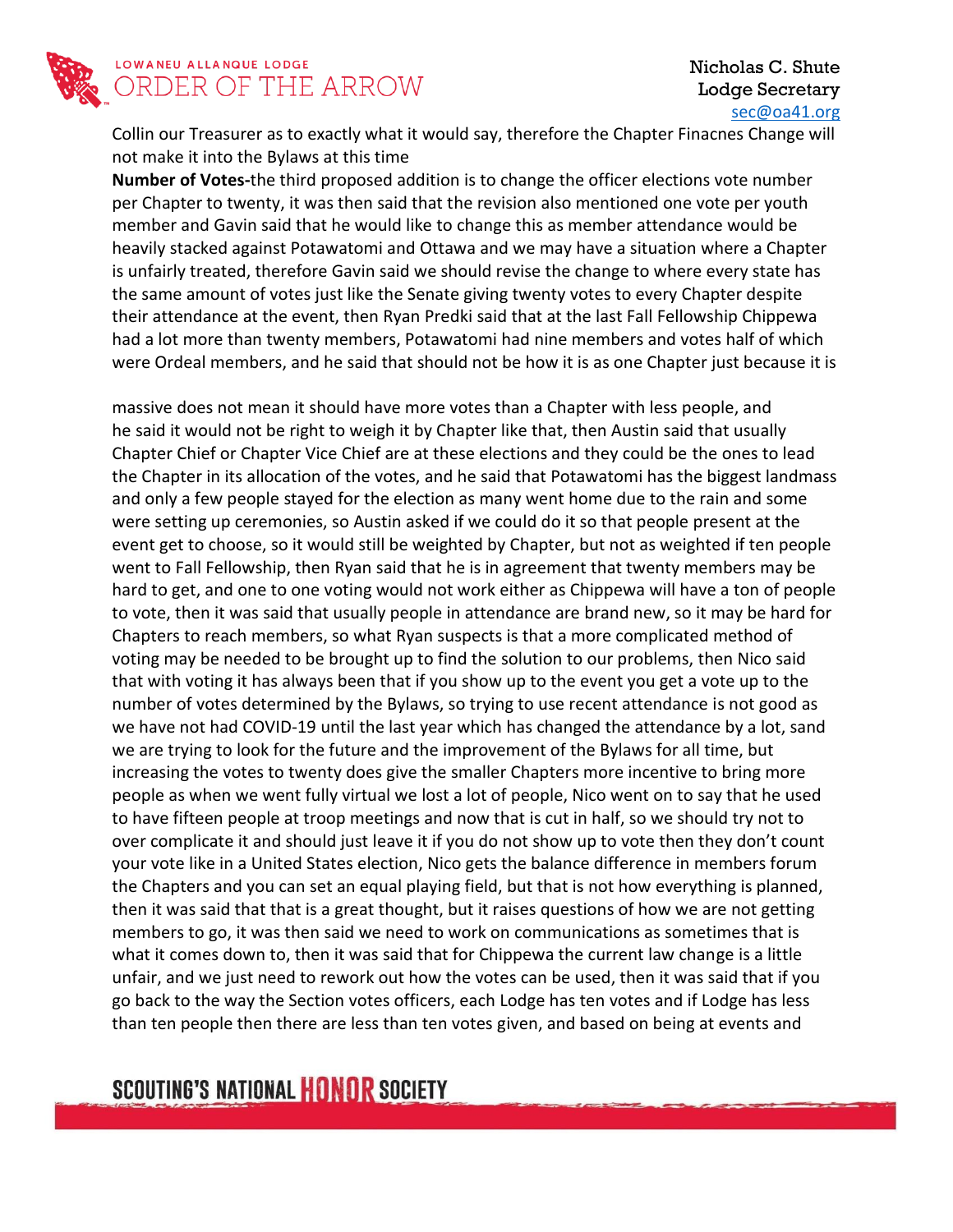

### LOWANEU ALLANQUE LODGE ORDER OF THE ARROW

### Nicholas C. Shute Lodge Secretary [sec@oa41.org](mailto:sec@oa41.org)

voting, when the Lodge was formed we did ten votes per Chapter no matter what and this was eventually changed for an unknown purpose, which was probably brought up by some Chapter, and when Mr. Stoner went to his first election he got the best of both worlds as you get a lot of votes, but it is also like the House Representatives where size matters, which is why it is the way it is, Jordan then said that other Lodges do it the same way we have it now with twenty votes, but we can never make it 100% truly fair, then it was said that we have never had to much of an issue and we could do more for elections, so that people know why people are being elected, Mr. Stoner then said they did their elections before the ceremony and Ordeal candidates were there, but had to remain silent, then Austin said he feels like the number is fine, and a lot of people sleep overnight to see stuff, and that at the last Fall Fellowship there was low attendance in Chapters because it was wet so people were not sleeping overnight in the dark and a lot left, so changing the number of votes and setting people up to get ready to vote is not the problem, but rather when we hold the

vote is the problem, then it was mentioned that one thing being heard by everyone is if attendance counts and it is inherently weighted towards Chippewa then we need to do a better job on getting people to come to these events, it was said that in United States elections if you do not show up then you do not get a vote, so just be there as that is the larger part of this discussion, then Mr. Stoner said he was surprised how this went saying that this worries him on a different level if we cannot get twenty people to come, originally we had ten votes given in the same way, but are we saying it was unfair before?, then he said it is almost like the vote for the amendment is going a certain way for the wrong reasons, and that we should be able to have sixty youth at these elections, and he is trying to rally us to get attendance to our events, then Nico said that steps we can take is communication, social media, Discord's, emails, Chapter Chiefs that give a centralized way to vote, and he said that at this point the vote is changing from ten to twenty, if the issue is having more people come then talk bout that after, then they voted and the motion passed so the Number of Votes at officer elections will be changed in the Bylaws

**Other-**For other New Business, we skipped Conclave, Spring Fellowship, and Awards Committee, and Mr. Nadeau does not want to hold up our time anymore, but he wanted to say that the Executive Board set a date for Spring Fellowship and it will be June 4th through June 6th, 2021 at CFL or Camp Freeland Leslie, so that date is set and there will be more information later, Daniel then said that he would also like to say that if we have anything to add to the discussion of the Executive Board then we should go to him, so he will put his email in the chat

**Old Business-**